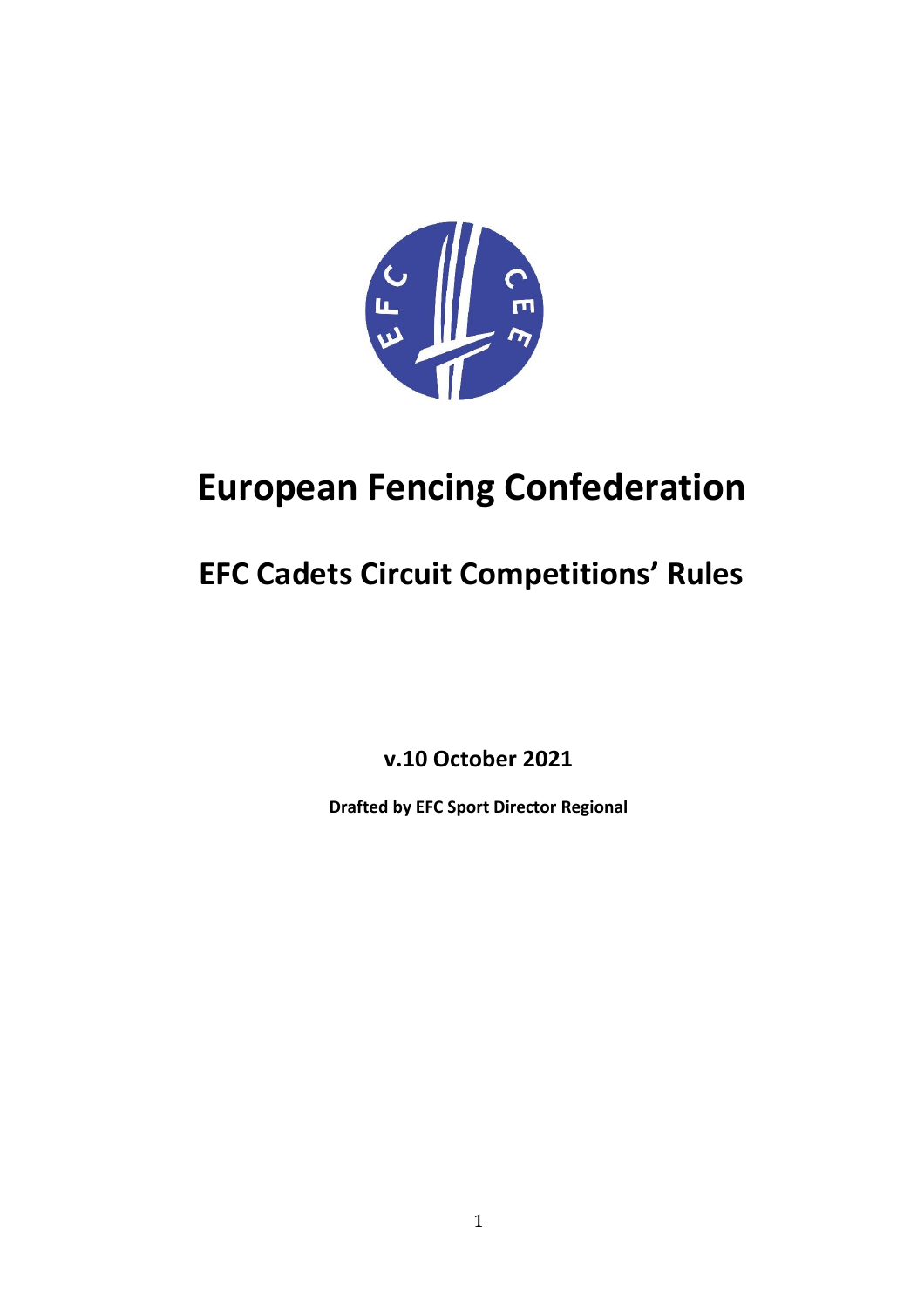All FIE Rules are to be respected. However, some deviations from these Rules were adopted for the purpose of respecting some specifies of the EFC Cadets Circuit competitions.

#### **I. Formula of competitions: the principle of flexibility applies as follows:**

- a) The organisers can select from 3 possible formulas of competitions:
	- 1. Two rounds with pools followed by direct elimination table with "repechage" from T-32.
	- 2. One round with pools followed by direct elimination table with "repechage"from T-32.
	- 3. FIE JWC formula, i.e. one round with pools followed by direct elimination table without repechage.
- b) For the formula under a) the ranking for the direct elimination table will be created counting results of both rounds together. Also, fencers qualified from second round should be calculated adding results of both rounds.
- c) From the round preceding DE table at least 20% and maximally 25% of participants should be eliminated.
- d) In this context, from the moment of allocation of competitions for the EFC Circuit upon decision by EFC Executive Committee, the organisers have to present no later than 3 months before date of concerned tournament the invitation including type of formula chosen for their competition.

## II. **Besides the rules cited above, the EFC Comex adopted following complementary rules:**

**a)** Pools composition must be published the day before start of competitions. In case of no show up on the day of competitions FIE rules for possible arrangement of concerned pools will apply.

Note: the entries are closed at 12:00 pm on the day before competition and organisers should download the most recent xml entries file for publishing pools by 16:00 of the same day.

- **b) The f**irst round in pools must run in **a** maximum of two flights. In case of pools running in two flights the following rule for the second flight has to be applied: minimum 50% of pools in the second flight must be composed of 7 fencers in order to ensure the possibility of moving fencers from those pools in pools of 6 fencers with some missing fencers.
- **c)** If the number of participants is exceeding 100, only one individual competition per day can be organised, possibly followed by one team event. An exception can be awarded by the EFC Sport Director upon request of the organiser who will give a guarantee of smooth running of competitions based on presented relevant technical conditions (number of pistes in context of expected number of participants), as well as availability of sufficient number of referees for the given number of pistes.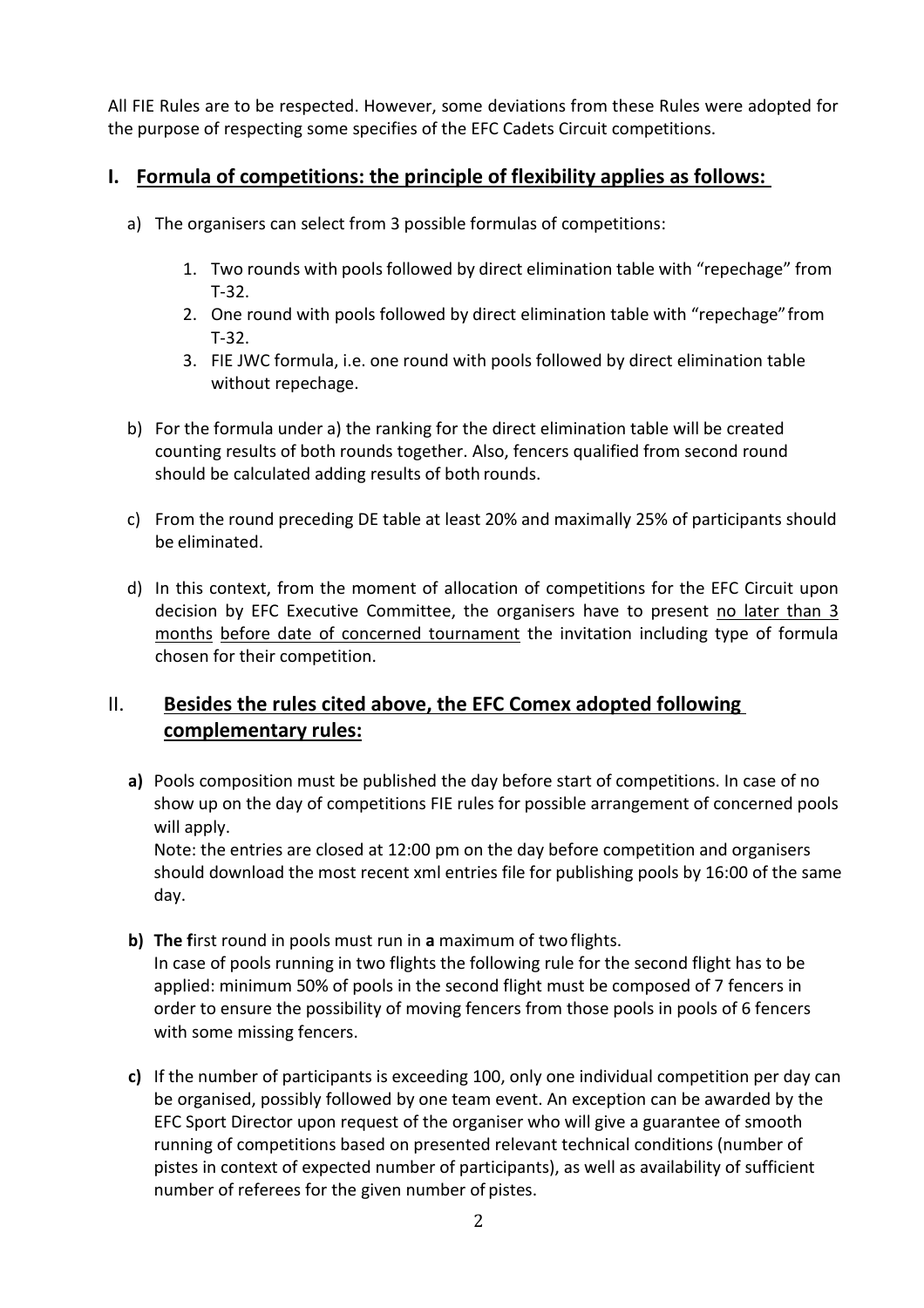- **d)** If the number of participants in one event is exceeding 150 in one day, only FIE JWC formula for competitions can be used.
- **e)** The organisers must mandatorily send a short report and photos from the tournament within 2 days after competitions to the EFC sport director.
- **f)** Online live results from competitions are mandatory to be ensured byorganizers.
- **g)** Weapon control should be held focused on security aspects defined by EFC SEMI commission as follows:
- **h)** The below table summarizes requirements, for full details please refer to the FIE-rules.

|                    | <b>Mask</b>      | Glove            | Maragin (F/E)    | Clothing         | Wires/Lamé       |
|--------------------|------------------|------------------|------------------|------------------|------------------|
| <b>EC Senior</b>   | <b>Mandatory</b> | <b>Mandatory</b> | <b>Mandatory</b> | <b>Mandatory</b> | <b>Mandatory</b> |
| <b>EC U23</b>      | <b>Mandatory</b> | <b>Mandatory</b> | <b>Mandatory</b> | <b>Mandatory</b> | <b>Mandatory</b> |
| <b>EC Junior</b>   | <b>Mandatory</b> | <b>Mandatory</b> | <b>Mandatory</b> | <b>Mandatory</b> | <b>Mandatory</b> |
| <b>EC Cadet</b>    | <b>Mandatory</b> | <b>Mandatory</b> | <b>Mandatory</b> | <b>Mandatory</b> | <b>Mandatory</b> |
| <b>U23 Circuit</b> | <b>Mandatory</b> | <b>Mandatory</b> | Recommended      | <b>Optional</b>  | <b>Optional</b>  |
| <b>U17 Circuit</b> | <b>Mandatory</b> | <b>Mandatory</b> | Recommended      | <b>Optional</b>  | <b>Optional</b>  |
| <b>U14 Circuit</b> | <b>Mandatory</b> | <b>Mandatory</b> | Recommended      | <b>Optional</b>  | Optional         |

## **III. Points to be accorded:**

- a) The FIE formula scale of points will be applied in general
- b) Five (5) best results + European Cadets Championships will be counted into Ranking
- c) Respecting the formula with repechage, the differentiation will be applied awarding for places from 9 to 12 – 11 points (instead of 8 points), from 17 to 24 – 6 points (instead of 4 points).
- d) 1 point for places from 65 to 128 will be awarded if the fencers were qualified from previous round.

Remark: no points will be attributed for fencers eliminated in the first round.

e) Following multiplication coefficients for ranking points will be applied according to the number of participants:

| Scale of multiplications Countries up to 7 |     | <b>Countries 8-12</b> | <b>Countries 13 -</b> |
|--------------------------------------------|-----|-----------------------|-----------------------|
| <b>Participants 1-50</b>                   |     | 1.5                   |                       |
| <b>Participants 51-100</b>                 | 1,5 |                       | 2.5                   |
| <b>Participants 101-</b>                   |     | 2.5                   |                       |

## **IV. Quota of participation:**

- a) From the organising country a maximum of 64 fencers per weapon can beengaged
- b) Foreign delegations are limited to 20 fencers per country andweapon
- c) For teams: maximum 5 teams per country can participate in team events (this is valid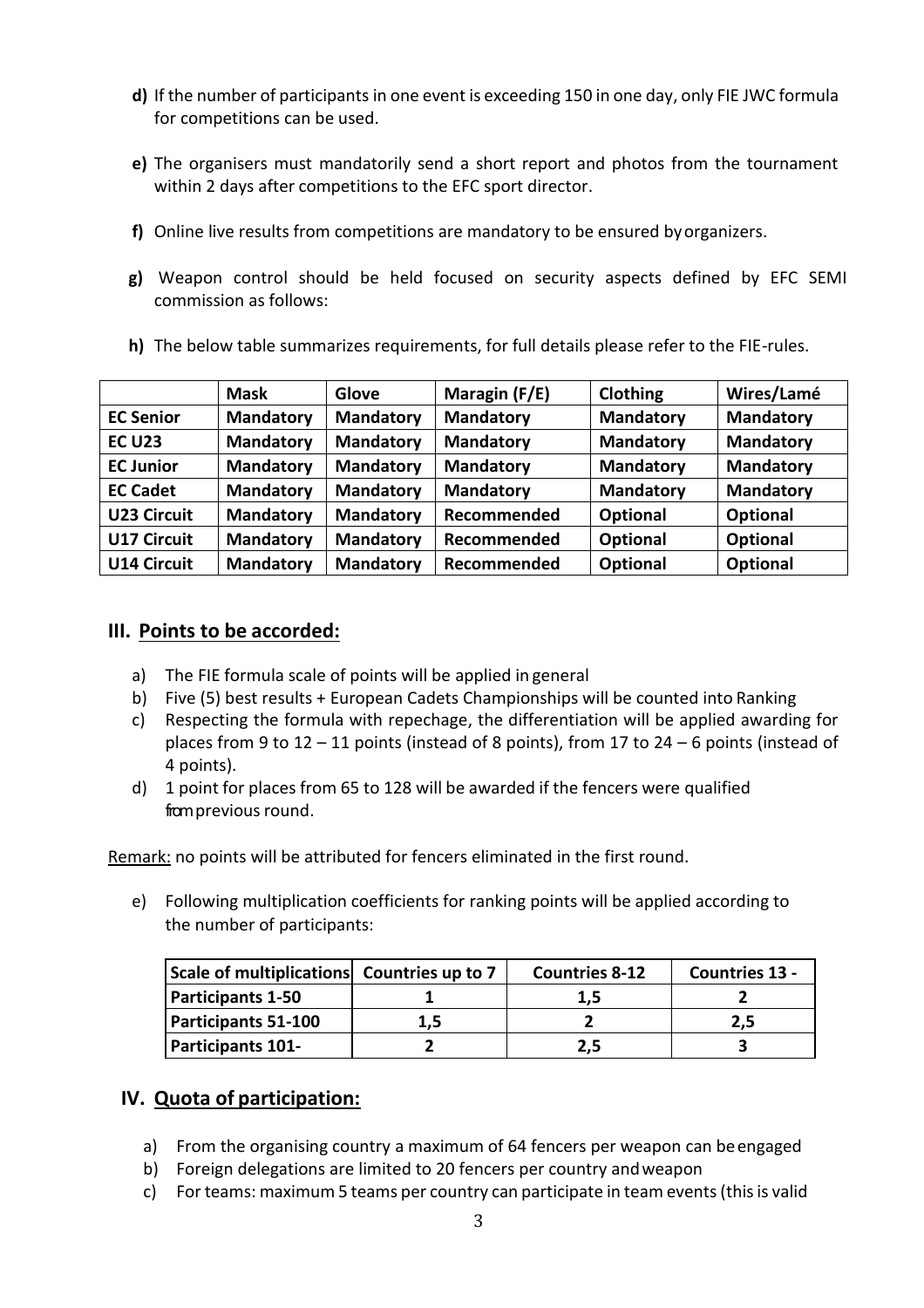also for the organising federation). However, in an effort to ensure good running of competitions the organiser is entitled to limit the participation of teams by 2 per nation.

**d) Minimum criteria for awarding points in the Circuit: 5 countries/30 participants/among them 30% of foreigners**

#### **V. Referees quotas:**

- a) 1-4 fencers no referee required
- b) 5-9 1 referee
- c)  $10 15 2$  referees
- d)  $16 20 3$  referees
- e) Non respect of quota is sanctioned by 500 EUR for every missing referee
- f) The referees officiating at EFC CC should have good national or international level qualification and be aged minimum 18 and fewer than 60.
- g) The delegations are not obliged to bring the referee with them but they can use the practice from FIE JWC where either local free referees or from other countries are engaged so that the quota are respected.

## **VI. Inscriptions for competitions:**

- a) Only central offices of Federations **can enter fencers and referees respecting the EFC quota**.
- b) Cadets Circuit competitions use their access to data in the EFC Service portal.
- c) The entry fee for individual competitions is **20 EUR** (**maximum**).
- d) For teams it can be higher; however, it should **not** be **more** than **60 EUR** per team (recommendation).
- e) **The deadline for inscriptions is the Tuesday preceding** the start of the event.
- **f) All fencers, teams and referees must be in possession of EFC license (fee of 20 EURO) and entered by their respective National Federation respecting the above mentioned deadline policy. Entering the fencer or referee manually on the day of the competition must be justified and is only in exceptional cases accepted. However, mixed teams composed of fencers from different countries can be entered by the organiser on the spot.**
- **VII. The EFC Cadets Circuit continues to be open for all interested fencers, even from other Regional zones. However, the best ranked fencer will be declared at the end of the season and he/she can be only a fencer coming from an EFC memberfederation.**
- **VIII. Organisation of cadets team competitions. Cadets´ team competitions will be organised by interested federations / clubs. No special rules are to be applied for team events except those cited here:**
	- a. The organisers are free to run first in pools of 3 or 4 teams or to organise only direct elimination team competitions. However, the last 16 teams should fence for all places.
	- b. **Initial seeding of teams** will be based on the **current EFC CC Ranking ofTeams**.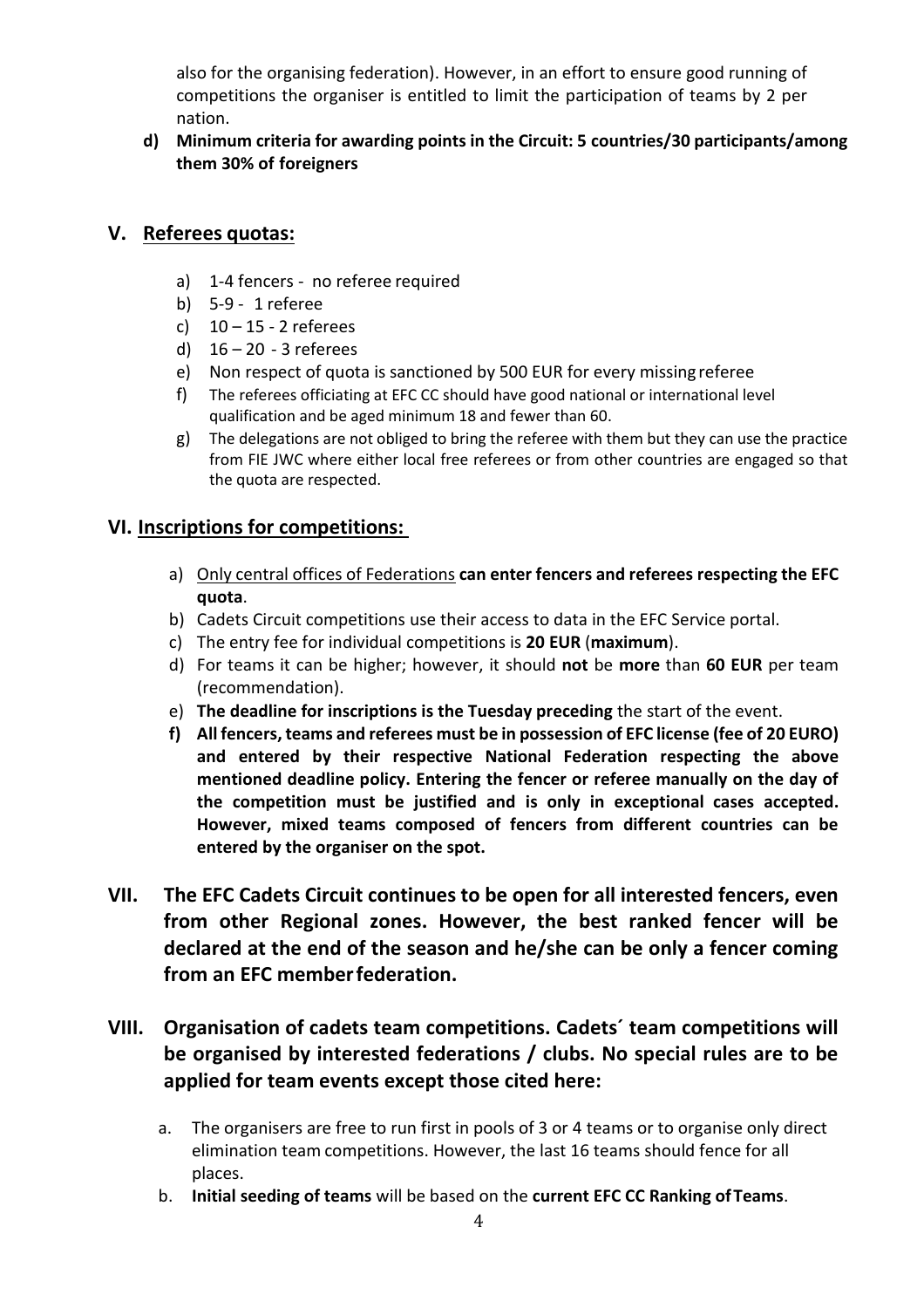- c. **Referees** for team competitions should be provided by participating teams: 1-2 teams/1 referee, 3 or more teams/2 referees and by organisers
- **d. In case of technical replacement during a match and if an injury appeared in the same match of concerned team then the replaced fencer can come back in the team in order to allow continuing of that team in the tournament (this differs from the FIE Rules for teams).**
- **e. The EFC Sport Director will arrange with the organisers of concerned cadets Championships the purchase of a cup in each weapon(6) in order to award winners of the EFC team all season ranking.**
- **f. At European Championships only results from individual competitions will be considered for initial seeding of teams.**
- IX. **After ending the competition, the organiser must immediately, on the same day, upload the XML-out file to EFC web site or send to EFC administrator of the Circuit.** Then an **unofficial** updated ranking will be available right after that operation. After validation of results by EFC office an updated ranking will become official. Besides uploading xml-results file the organisers **have to send to EFC administrator also complete results file** under **pdf format** and upload it to EFC web site structured as follows:

#### **In individual competitions:**

- a) fencers by country (including date or year of birth)
- b) fencers by initial seeding (given by EFC CC actual ranking)
- c) formula
- d) pools
- e) ranking after pools
- f) ranking for DE table in case two rounds of pools were fenced
- g) all DE tables
- h) final ranking (including date or year of birth)
- i) activity of referees

#### **In team event:**

- **a)** fencers in teams (including date or year of birth)
- **b)** teams initial ranking
- **c)** Table of direct elimination with results (all tables if also matches for places were fenced)
- **d)** Final ranking of teams
- **e)** Activity of referees
- **f)** all details of matches in direct elimination
- X. **General installations for competitions** should follow good practice and standards for FIE Junior World cup competitions using exclusively FIE prescribed pistes (**1,5 m large** and min. 17 m long), if possible surrounded by barriers offering sufficient space for referees, ensuring good conditions for refereeing, timely posting results at every stage of competitions, etc.
- **XI. Protocol: except "force majeure" the organisers are to hang out flags of participating federations and play the national anthems of the winners during medalceremony.**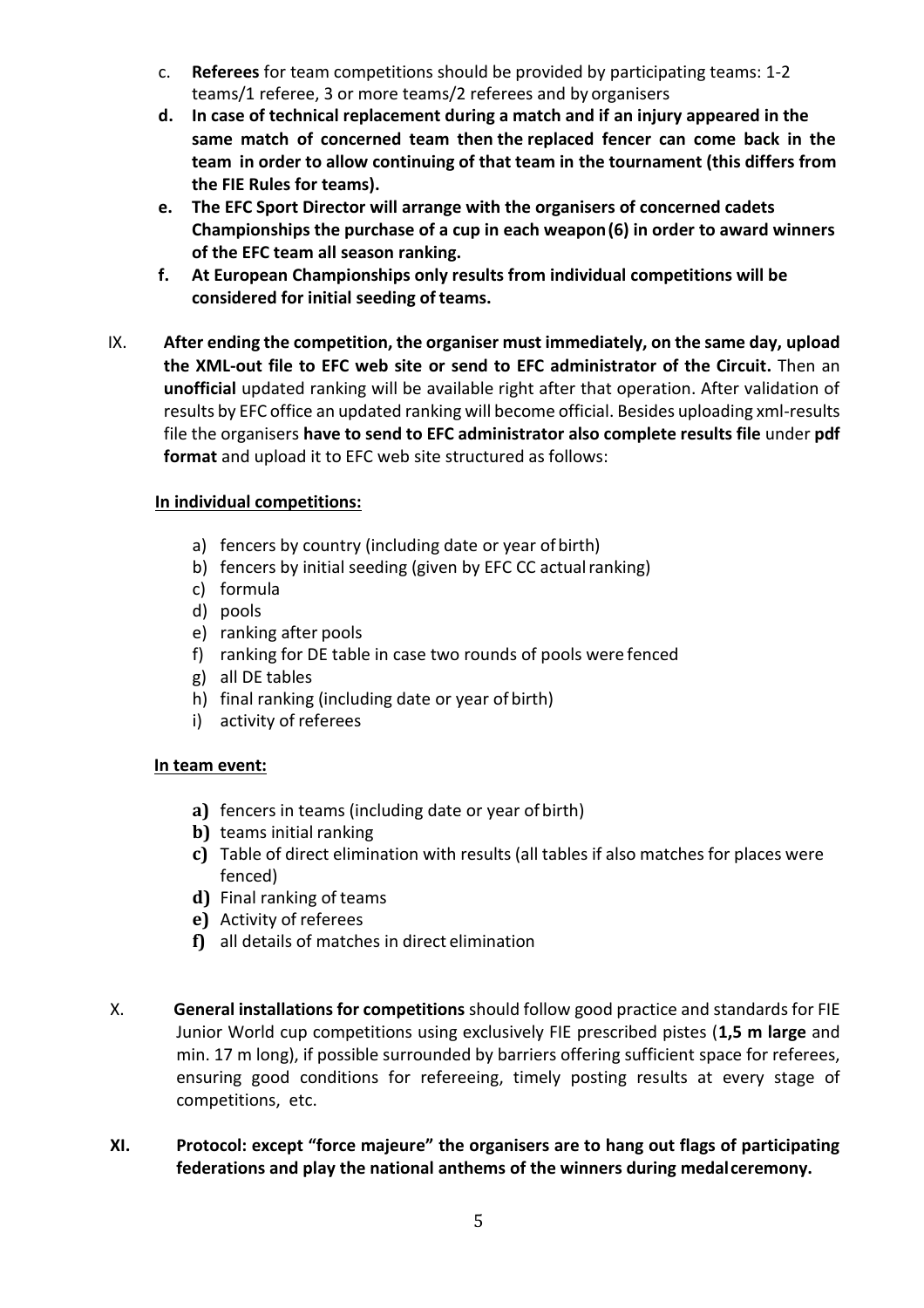XII. **No name** on the back of fencers is required but for security reasons FIE equipment should be used (800 NW closes, 1600 NW masks, under wear of 800 NW and FIE homologated blade).

#### **XIII. EFC Rules about the age of participants at EFC Cadets Circuit andChampionships:**

- a) The participants in cadet competitions are principally those who can participate at World Cadets Championships in the same fencing season, thus reaching 17 years on or after 1st of January of the year when the World Championships are held.
- b) Yet the lowest age of fencers should be under same conditions as cited here above, 12years.
- c) However, it is possible that in case of some extraordinary advanced young fencer, upon **written agreement** of his/her parents, coach and doctor recommendation even younger fencer can participate in a specific cadet competition
- **XIV. The organisers are to provide mandatory medical service at competitions following FIE Rule about availability of medical services and transportation (not necessary in case of proximity of hospital according to FIE Rules).**

#### **XV. EFC Referees Commission designates for every EFC CC competition a delegate who oversees:**

- a) providing a seminar for all referees officiating at given event
- b) elaborate evaluation with notes 1 (worst) to 5 (best) of referees in competition, which will be made available for national federations and/or concerned referee
- c) The organiser has to create the necessary logistics for this operation according the conditions at the venue.
- d) EFC delegate has a right to give recommendations about referees to be used for drawing at a particular phase of competition to DT managing that event.
- e) Besides an evaluation report the delegate drafts a short report about the running of competitions after end of tournament.
- f) Expenses incurred for these activities are shared by the EFC (travel and per diems) and organizer (hotel accommodation, food and local transport).

## **XVI. Rules for obtaining the EFC "C" referee license:**

- 1. The EFC "C" license will only be awarded to candidates who obtain marks of 4 or 5 (in scale with highest note 5) at least during 5 competitions within maximum of 2 consecutive seasons. Following criteria are used for awarding related note during the evaluation of referees:
	- **5 excellent**: with no mistake;
	- **4 very good**: with small mistakes doing a good job;
	- **3 fairly good**: needs some small improvements;
	- **2 Poor**: Needs to improve the skills substantially;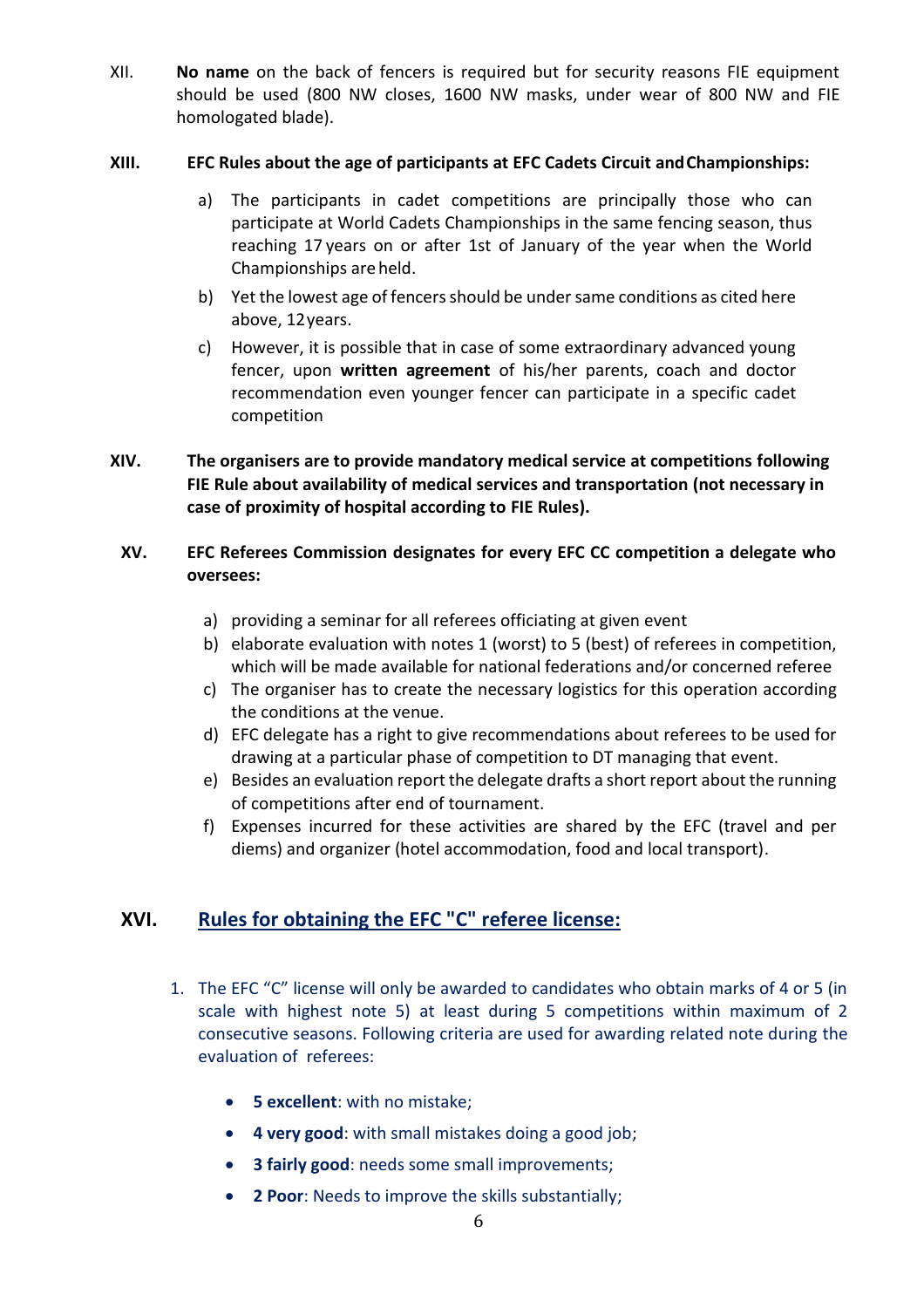- **1 Fail**: Should not stand at pistes at the moment. Needs to improve the basic skills for refereeing.
- 2. Any referee who will receive low points (1 or 2) two time is not allowed to be a Referee for current season.
- 3. When referee receives three times excellent (5) evaluation, the referee automatically receives the EFC C license.
- 4. For evaluation of referees all EFC CC competitions are available. Thus, candidates can choose competitions suitable for them.
- 5. The procedure for evaluations was described in original description of the project:

It consists of mandatory participation of referees at the seminar organized always ca 1 hour before start of concerned competitions. EFC is ensuring its delegate for every competition of EFC CC. That delegate is observing the activities of referees at pistes. The seminar is mainly focused on sharing experiences of the delegate with referees of competition, however, evaluated referees can be also asked about knowledge of some rules during seminar. Principally, the delegate is using the pause after round of pools for meeting with the referees. Apart from this, the delegate can address referees even during competitions if they are free, for explaining his/her opinion about the referee's actions. Finally, delegates draft an evaluation sheet, which is uploaded in the system and the evaluations notes of concerned referees are automatically updated. The President of the EFC Referee Commission is entitled to verify that process.

- 6. Validity of the EFC C license:
- a) The EFC C license is valid for 2 consecutive seasons. If a referee has not successfully passed the FIE examination during 2 years or/and has not participated as a referee in the EFC CC Cups for 2 consecutive seasons, a referee must perform a function on CC cup minimum one additional time in a third season in order to maintain his license. This referee is evaluated by referee's delegate in a form of two marks (yes, no).
- b) After receiving "yes" evaluation he keeps EFC C license only for current and next season.
- c) If a referee receives "no" than the EFC C license is suspended till the end of current season. Such a referee may try to refresh its EFC C license but only one more time by receiving minimum one time "yes" mark on CC cup from referees' delegate in next season. If the mark "no" is received again, the EFC license is invalid and such referee must apply for the license as a new candidate.
- d) Licenses are only awarded to referees that are members of Member Federations
- 7. The EFC delegate is cooperating with DT of EFC competitions and is entitled to propose the pool of referees for a draw, but also to give the advice to retire a referee who is not competent at a given phase of competition. However, he/she can only advice the DT - not to decide about it.